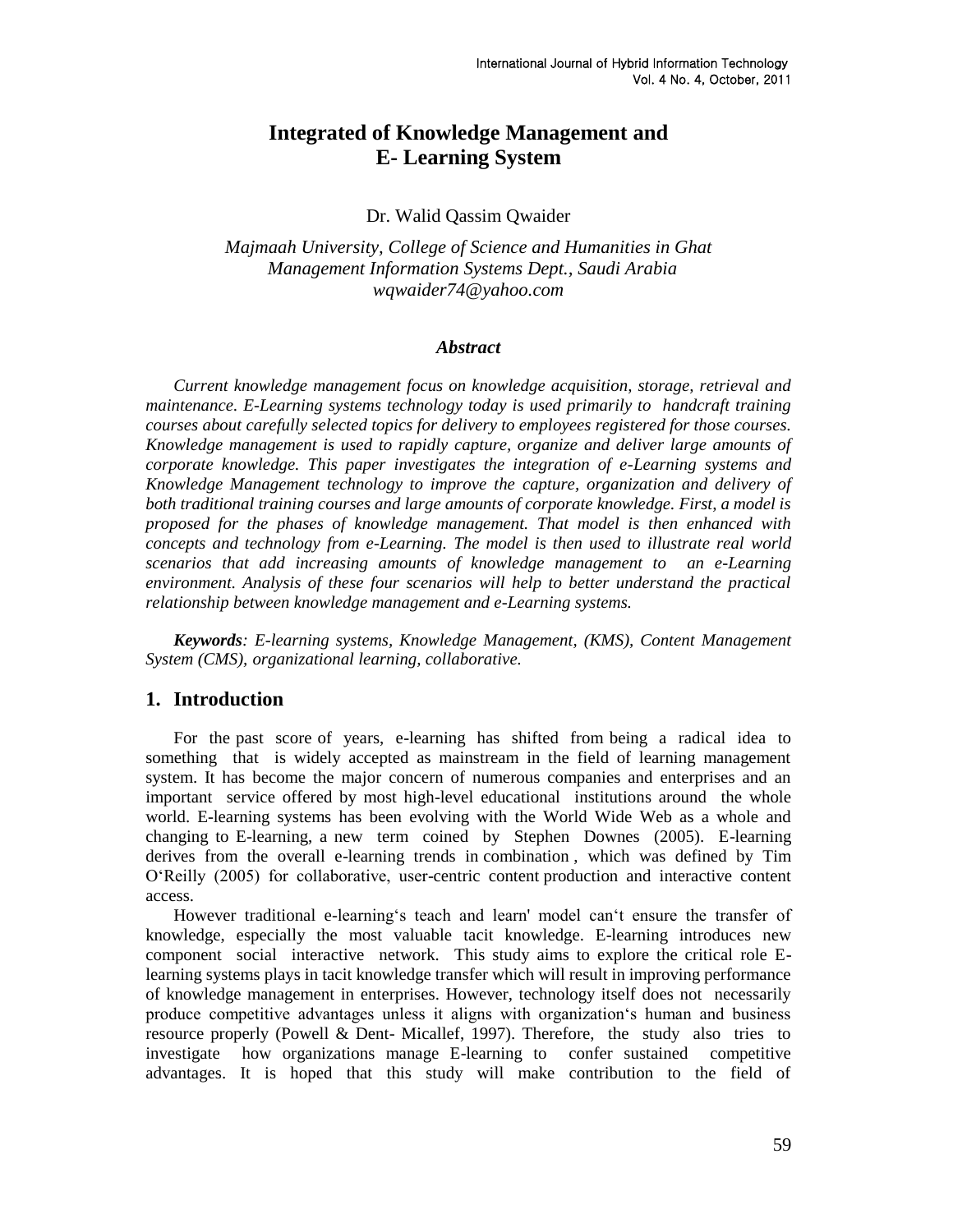knowledge management and that it will be of great benefit to business managers in determining which business sectors are suitable for E-learning systems. (Huang, 2009)

However recent research reveals great interest to introduce Knowledge Management system (KMS) ideas to e-learning. (Ravet, 2002). The joint studies of E-learning systems and KMS point out the same fundamental goal: facilitating organizational learning. Researchers try to analyze the similarity of the goals, methods of assessment, and some knowledge sharing processes both in E-learning systems and KM. An E-learning systems within KM is traditionally analyzed as a knowledge resource repository, where the KM methods can be implemented to increase the effectiveness of knowledge dissemination (Sammour, 2004) (Ponce, 2003).

### The research about *"how can integrate between Knowledge management and Elearning systems?".*

To sum up, the purposes of this research are:

- Integration of e-learning system and knowledge management capabilities delivery and powerful use of learning materials knowledge management with elearning system.
- Improvement learning efficiency through knowledge management and learning feedback.
- Using knowledge management activity can cost less time in making teaching materials for teacher.



### **Figure 1: Competence Gaps between (KM) and E-Learning System.**

otherwise this study are discussed which benefit and more effective integration of E-Learning system and knowledge management capabilities delivery and powerful use of learning materials and activities in the process of knowledge manipulation and exchange in institution in order to provide organizational success and prosperity.

### **2. Related Works**

Knowledge is what is known, it is used to mean the confident understanding of a subject, potentially with the ability to use it for a specific purpose ( Tiwana, 2000). Abdullah Presented study applied the survey method, where questionnaires were distributed to six PHLIs in Klang Valley and later were analyzed using statistical analysis. Most of respondents perceived KMS as a new way to add value. The results indicated that the current state of KMS framework implementation in PHLI has been accepted. However, the finding also discovered the lacking of awareness to the current KMS implementation. This causes some of the applications, technological systems and audit,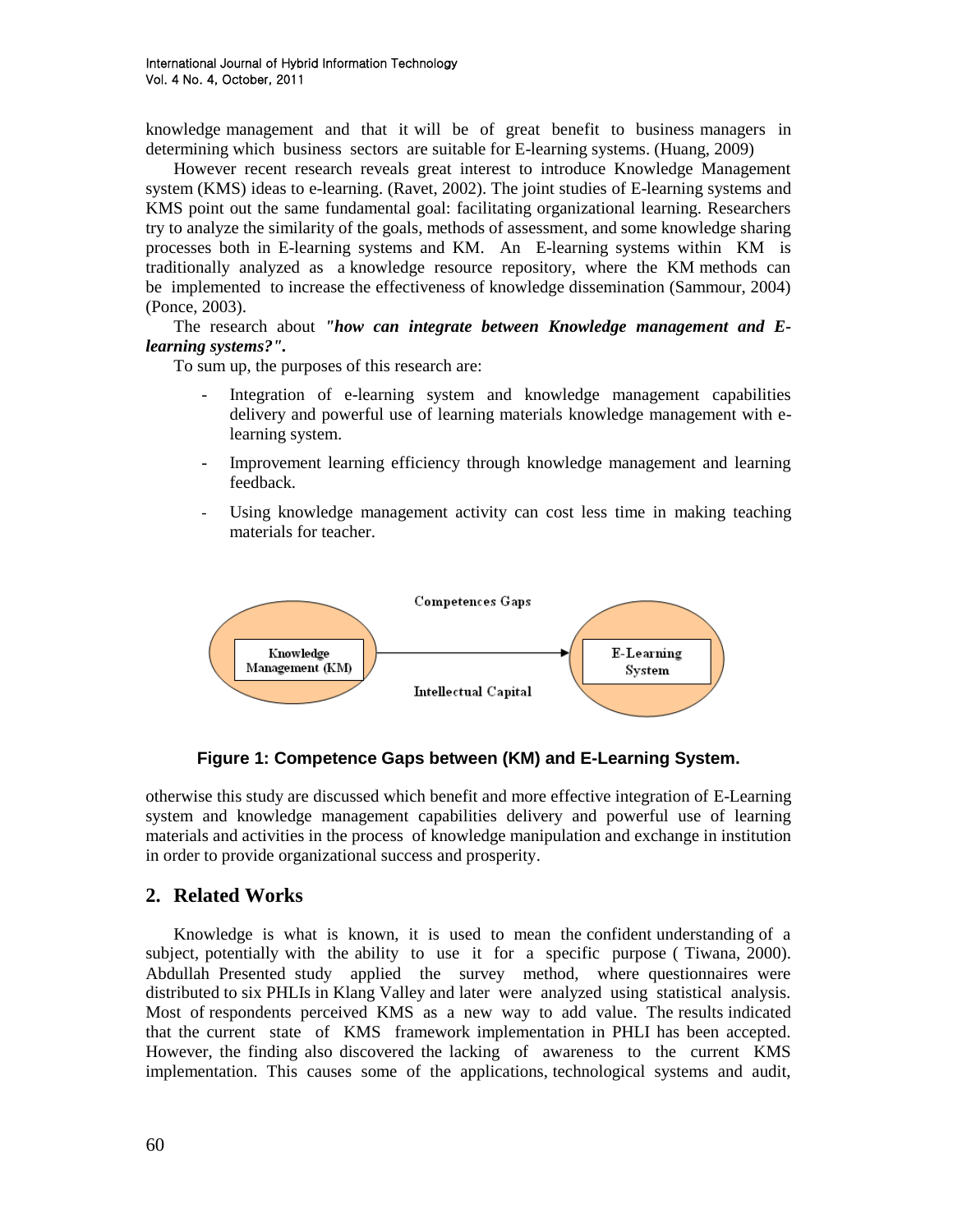which are used in KMS, were not fully utilized and realized by the users. The modification on the existing KMS framework emphasizes more on KMS awareness and its roles. The finding has also shows that the incentives and rewards do play significant roles in KMS (Abdullah, 2008).

Civi stated that explicit knowledge can be expressed in words and numbers and shared in the form of data, scientific formula, specification and manuals (Civi, 2000).

Yordanova present basic issues related to creation, sharing and use of knowledge resources delivered by e-learning systems are discussed. Methods for development and exchange of knowledge resources as units of learning are presented. Influence of knowledge management processes in development of new forms of advance learning is described and advantages of e-learning application in the knowledge management process in an organization or institution in order to facilitate organizational success and growth. In conclusion common features of both fields –e-learning and KM are defined and capabilities for their better integration are proposed and recommendation for future research are outlined Implementation (Yordanova, 2007).

The interaction between the explicit knowledge and tacit knowledge is not totally different (Abdullah, 2008). This interaction is known as knowledge conversion. From the interaction that has been defined, Nonaka and Takeuchi (1995) came up with four modes of knowledge conversion (Nonaka, 1195) They include:

- Tacit knowledge to tacit knowledge (socialization): It is a process of sharing experiences, which creates tacit knowledge. E.g.: shared mental models and technical skills. It is done trough observation, imitation and practices.
- Tacit knowledge to explicit knowledge (Externalization): It is a knowledge creation process in that tacit knowledge becomes explicit knowledge. E.g.: concepts and hypotheses or models.
- Explicit knowledge to explicit knowledge (Combination): It involves combining different bodies of explicit knowledge.
- Explicit knowledge to tacit knowledge (Internalization): It is a process of embodying explicit knowledge into tacit knowledge and is closely related to "learning by doing".

For this purpose, is integration and Improvement learning efficiency through knowledge management system capabilities delivery and powerful use of learning materials and activities in the process of knowledge manipulation and exchange in institution in order to provide organizational success and prosperity.

### **3. Knowledge Management and KMS**

The concept of KM is encompassing any processes and practices concerned with the creation, acquisition, capture, sharing and use of knowledge, skills and expertise. KM is the discipline that helps spread knowledge of individuals or groups across organizations in ways that directly affect performance. KM getting the right information within the right context, person, and time for the right business purposes. Otherwise Spreading knowledge of individual or groups is basically the KM activity that involves generation, codifications and transfer (Davenport, 1997).

KM is interested with the identification, acquisition, distribution and maintenance of substantial and relevant knowledge. Rowley describes the term Knowledge Management as follows: "Knowledge management is concerned with the exploitation and development of the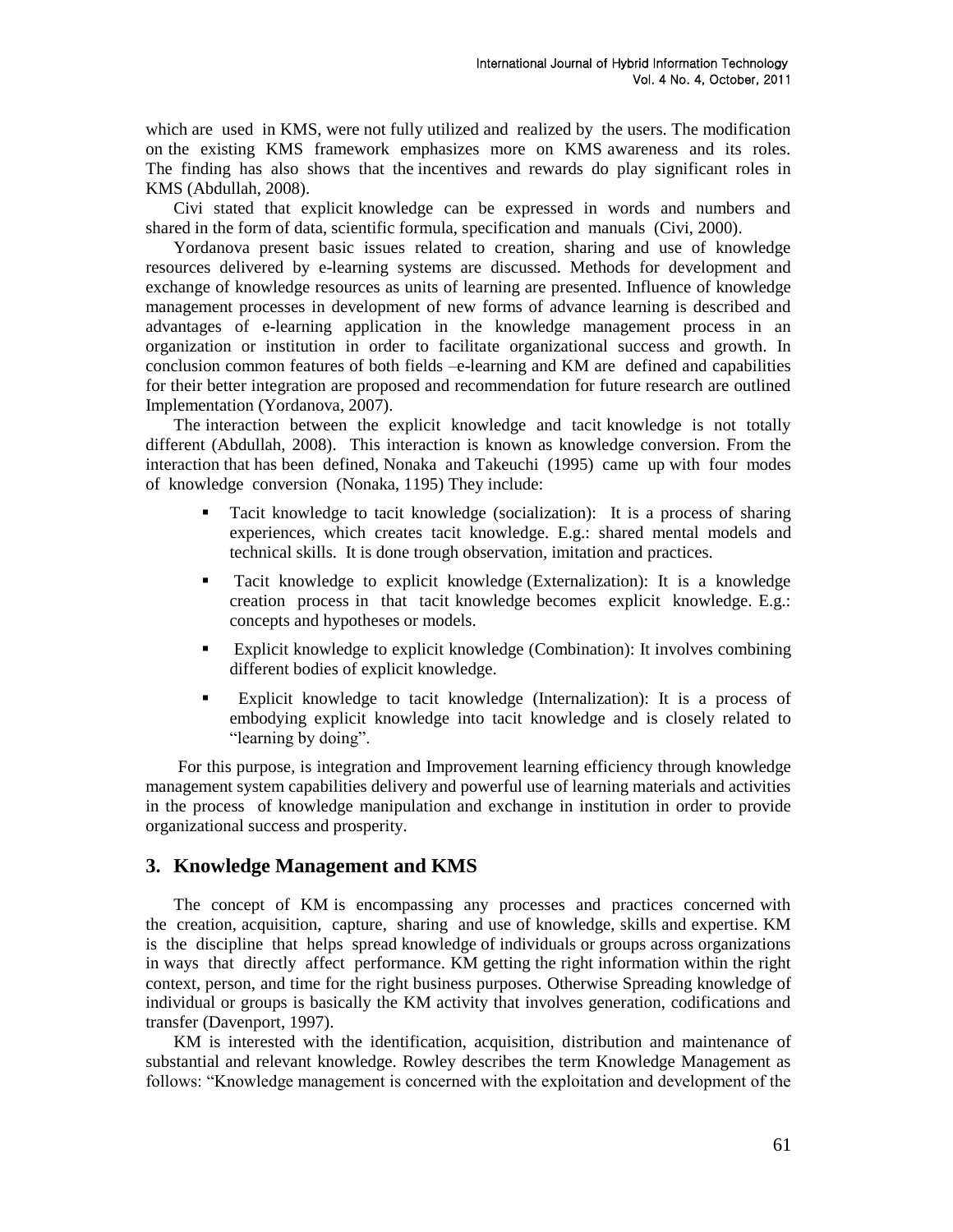knowledge assets of an organization with a view to furthering the organization"s objectives (Rowley, 2000). Drucker that concerned the term "knowledge society system " and began the discussion of the idea of managing knowledge in organizations. He claimed that knowledge would become increasingly social in nature (Drucker, 1994).

The KMS definition is a concept that can be used for creating knowledge repositories, improving knowledge access and sharing as well as communicating through collaboration and managing knowledge as an asset in learning organization (Rusli, 2005).

KMS are special type of information systems that supports activities related to the acquisition, generation, codification, storage, transfer, retrieval, and use of knowledge within organizations. The idea of a KMS is to enable employees of an organization to have access to the company"s knowledge of facts, sources of information, and solutions. Having employees share their knowledge could potentially lead to more effective problem solving and it could also lead to ideas for new or improved products and services (Tiwana, 2000).

The goal of a KMS is to get the right information to the right people at the right time. This will increase efficiency leading to a competitive advantage. In other words, KMS are meant to support knowledge processes. These KM systems have been deployed in many organizations with the hope that they will have a positive effect on performance (Abdullah, 2008).

### **4. Knowledge Management Conversion (SECI) Model**

In order to provide context, the SECI model is briefly summarized with examples, which highlight the challenges that many programmed management organizations face in establishing effective knowledge transfer systems. see Figure 2 summarized in the following:

*Socialization*: is the process of sharing tacit knowledge through shared experiences. In programmed environments where knowledge transfer capabilities are low, communication tends to be intra-project team only. Communication between project teams is limited due to a highly competitive culture and a strong focus on achieving project goals over portfolio goals. Projects typically last for six months, which means that knowledge transfer is very slow because the opportunity to work with different personnel only arises approximately twice a year.

*Externalization*: is the process of articulating tacit knowledge into explicit knowledge. When this occurs, knowledge becomes crystallized and accessible to all. A programme management example is the documenting of project performance. Where knowledge transfer processes have had limited consideration, reporting processes are typically closed (i.e. restricted distribution), which limits externalization. The format of such reports tends to be heavily text-biased, which limits access due to the time required to study the document.

*Combination:* is the process of converting explicit knowledge into more complicated and systematic sets of explicit knowledge. For example, the aggregation of project reports to form a programme report or the aggregation of programme reports in to a portfolio perspective. Access to such reports tends to be restricted to senior personnel, limiting the opportunity for many staff to gain an appreciation of programme and portfolio level issues to see the bigger picture and their role within it.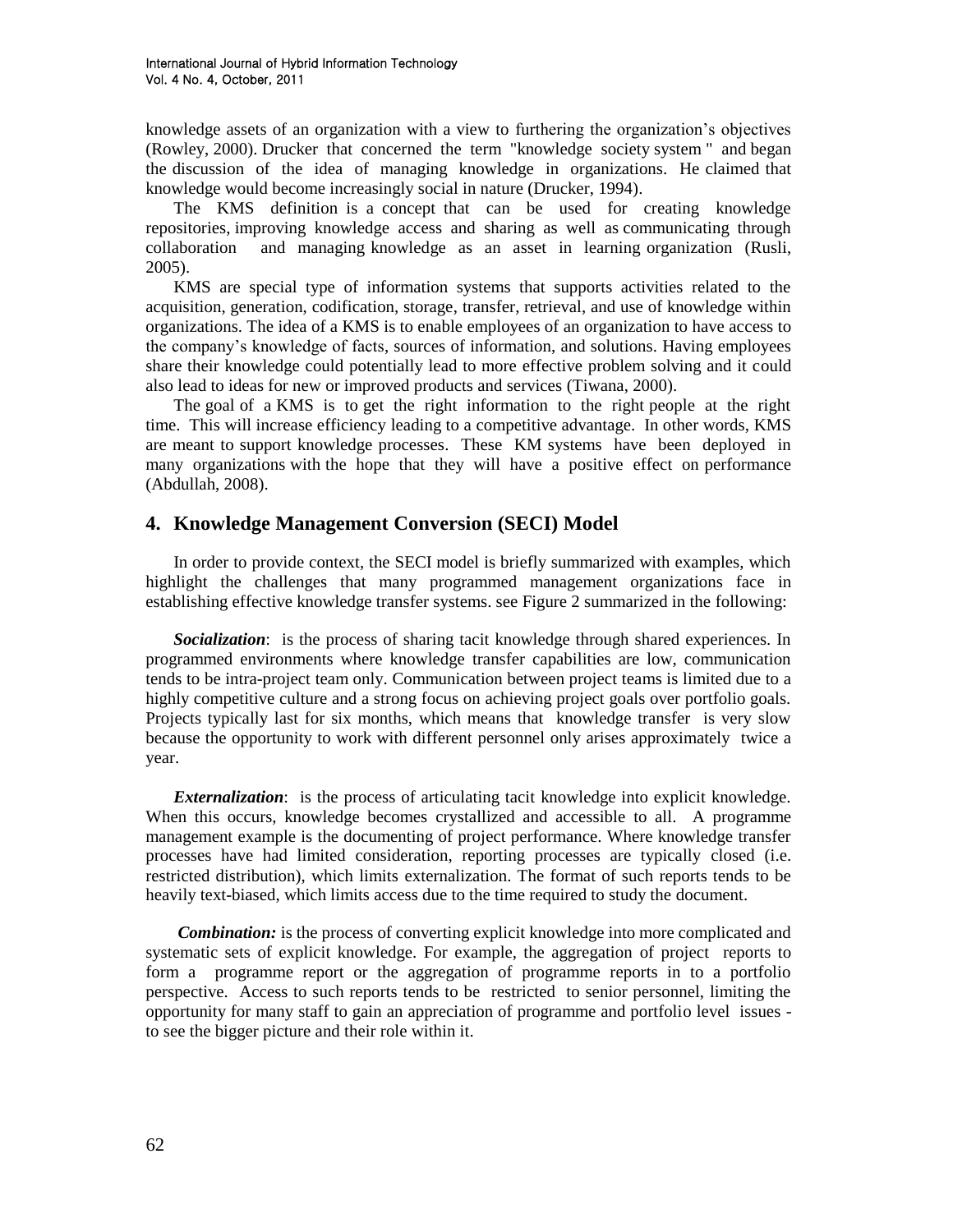

*Internalization:* is the process of embodying explicit knowledge as tacit knowledge. This often occurs when explicit knowledge is practiced, or given context from an individual"s history or experience. In environments where knowledge transfer is low, the richness of experience with which an individual can internalize is limited.

In general, the speed of knowledge transfer (and therefore cycle speed) is low. A culture of knowledge protection prevails, which at an individual, group and organization level is suboptimal.

### **5. E-Learning Systems**

The concept E-learning system can be defined as learning using electronic means: the acquisition of knowledge and skill using electronic technologies such as computer- and Internet-based courseware and local and wide area networks another definition of e-learning is as education via the Internet, network, or standalone computer. E-learning system is essentially the network-enabled transfer of skills and know- ledge. E-learning refers to using electronic applications and processes to learn. E-learning system applications and processes include Web-based learning, computer-based learning, virtual classrooms and digital collaboration. Content is delivered via the Internet, intranet/extranet, audio or video tape, satellite TV, and CD-ROM E-Learning, focuses on the individual's acquisition of new knowledge and the technological means to support this construction process (Mihalca, 2008). Simulations close to the real world are the answer to constructivist learning theories, demanding situated learning with a high degree of engagement of the student.

However, the use of computer technology to support learning leading to the development and creation of knowledge requires new pedagogical processes. Thus, the tendency towards technology driven development has led to a focus on the dissemination and acquisition of information. Pedagogic strategies and computer based technologies to support knowledge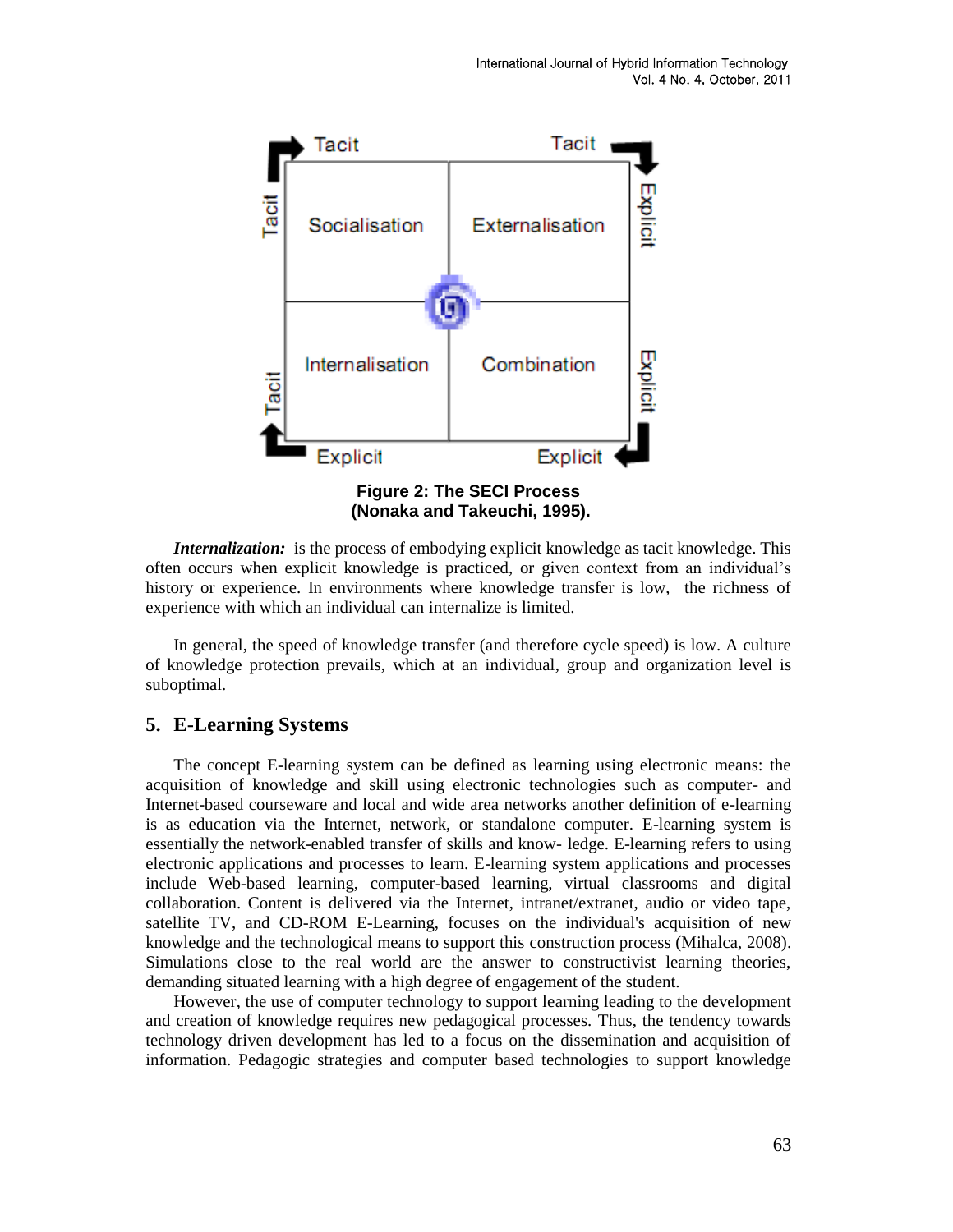development and creation require development schema based on the needs of learners (Mihalca, 2008).

## **6. E-Learning System Enhancements to Knowledge Management**

E-Learning system has been evolving separately from knowledge management. There have been recent investigations into the integration of these technologies (Allee, 2000). E-Learning system will enhance the effectiveness of each of the five phases of KM as shown below. A sixth phase, Feedback, has also been added.

- **Socialization**: Competency and skills measurements help identify the people with specific interests, skills and knowledge in the organization (Woelk, 2003).
- **Externalization:** Knowledge is captured by the system with the intent of teaching that knowledge to other people. This improves the knowledge capture process.
- **Combination:** Knowledge about products and processes of the business is organized to make learning the knowledge more effective and efficient. Pedagogical techniques are embedded in the knowledge.
- **Internalization:** Competency and skills measurements help identify which people lack the knowledge to do their job effectively and provide them with online training. E-Learning system will insure that a person has learned the knowledge using assessments and alternative learning methods, if necessary.
- **Cognition:** People can be provided with on demand performance support by getting just the training that they need at the time that they need it to complete a business task.
- Feedback: Assessments provide feedback concerning how well a person has learned and how well they have applied what they learned to a business problem.



**Fig 3: e-Learning System Enhancements to KM**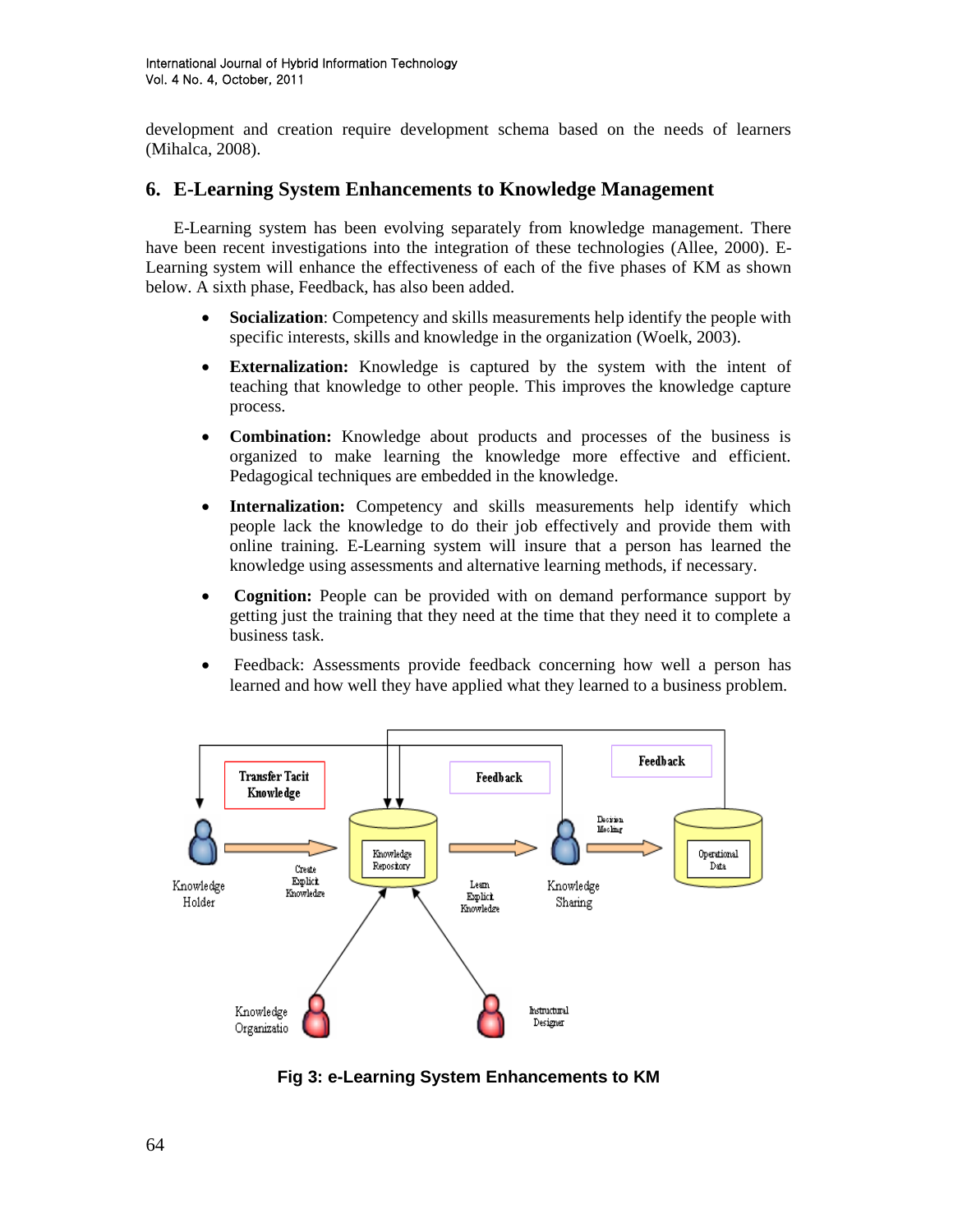Figure 3 is a modified and more detailed version that represents the knowledge management phases with e-Learning system enhancements. Knowledge Holder can either transfer tacit knowledge to a Knowledge Seeker through socialization or create explicit knowledge and store it in a knowledge repository. The Knowledge Organizer in Figure 2 is a person (or software program) who relates the created Knowledge to other knowledge in the repository or further refines the created knowledge. The Instructional Designer is a person (or software program) who organizes the learning of the knowledge by adding pre-assessments, additional learning aids, and post-assessments. The Knowledge Seeker then learns the explicit knowledge through an online guided learning experience. The Knowledge Seeker then uses the knowledge gained through socialization or internalization to make decisions and perform tasks in the enterprise. The performance of the Knowledge Seeker on these decisions and tasks is measured and returned to the knowledge repository as feedback that can be used to help determine if the skills have been learned and to suggest additional e-Learning experiences (Woelk, 2003).

### **7. KM versus e-learning**

Simple development and delivery of learning resources can not satisfy requirements of information society of professionals skills achievement, knowledge sharing and exchange and gaining competencies in specific domains of science and real life necessary for individuals and organizational success and prosperity. That is way education has to be a process of sharing and acquirement of knowledge, skills and competencies. Advantages of KM are very useful for that process. Knowledge management is indivisible part of teams training so capturing of knowledge process is very similar to the processes related to selection of most appropriate learning content in e-learning. Outcome of effective learning process should be not only knowing facts for a separate subject but having practical skills and developing competency in the given domain so acquiring knowledge is more precise definition of the learning outcomes instead of learning facts for different related to domain topics. (Yordanova, 207). Therefore KM processes should be more deeply and successfully integrated in learning content delivery and learning activities support.

Otherwise, e-Learning system seems to be very important part of development of successful team. Learning on demand or just-in-time training is very appropriate forms of education at work. Activities involved in standard education have to be implemented in different types of trainings delivered at organizations and institutions. This way communication and collaborative will be improved and free exchange of competencies will be provided. External lectures can heighten level of expertise in a team and practical exercises involved in trainings can give workers more experience and skills in execution of their professional duties (Yordanova, 207).

### **8. Integration of KM and E-learning System**

The information technology and the Web is contribution concerning shared knowledge and the social life of learning. E-Learning system and KM was the social nature of constructing knowledge. He proposed the idea that people construct knowledge or understand the world through their interactions and experiences. also the concept of social knowledge and looked at learning as a social and situated process (Huang, 2009).

Knowledge management takes an organizational perspective on learning, and the problem lies in the lack of sharing knowledge among members of the organization. In such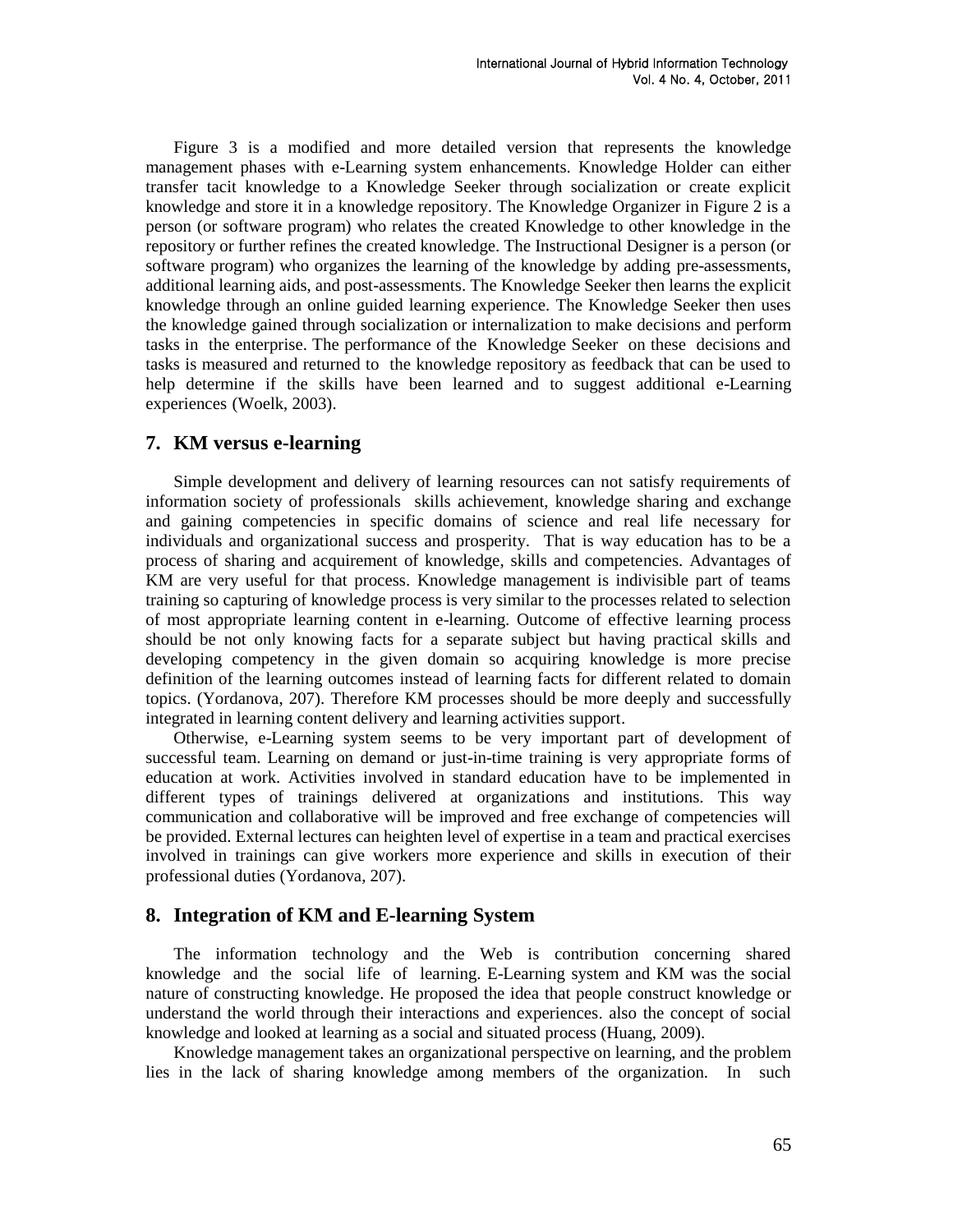instances, E-Learning system is the best way to help acquire the dynamic, distributed, shared and collaborative knowledge through the technological means to support this construction process. (Carmean, 2008). Huang explain that technology could not create the gains hoped for in the enterprise environment until system designers recognized that information is dynamic, situated and socially constructed. Enterprise knowledge must be negotiated and collectively constructed (Huang, 2009).

### **9. Common Characteristics of KM and E-Learning System**

There are many common features characteristic shared between E-Learning system and KM. Yordanova explain common characteristic are defined in the process of E-Learning system and KMS (collaboration, project development, Help desk, Learning Objects (LOs) use for presentation of learning content and knowledge, and Content Management systems (CMS)) (Yordanova, 2007), Some of these are:

**Virtual collaboration/synchronous:** are one of the most important characteristics of successful education and team work include (synchronous and asynchronous) communication and different tools related to work in groups or different types of virtual communities. In education students and teachers have to exchange information related to learning activities or specific topics of the proposed learning content. Participant in education involved in different types of groups have to exchange knowledge, skills and competences. Team members in an organization or institution have to send and receive important information or data related to their duties. Free exchange of knowledge and data and capabilities for collaborative editing of documents become even more critical when different members of the team are at distance (different offices, cities or countries).

**Project development:** tools and capabilities is critical for execution of different team and individual tasks and delivery of necessary data, information and document in time. As well as tools is very benefit in the process of education. It allows projects developed by students to be scheduled and implemented on time. Another advantage of their integration in education is students get used to work with the tools and they know which are strong points and drawback of project management tolls implementation in their work.

**Content as Learning Objects (LOs):** seem to be very appropriate technology for development and exchange of different types of information

Learning Objects are discrete chunks of reusable online learning materials. A LOs or knowledge element as it is sometimes called can be a text document, an element of animation, a streaming video, audio or other form of online content. Creating central repositories of reusable learning objects using object oriented design and metadata and following the international standards for it, is serving the needs of both e-learning system and knowledge management. As well as raises the quality and effectiveness of education and work.

On the base of vision of e-learning system proposed by Nichani and the concept of KM defined by Nonaka and Takeuchi (Nonaka, 1995), common characteristics of both fields are described as it is shown on Fig.4.

Aytac added key ingredients emerge as important elements of a blended e-learning process shown on (Aytac, 2009).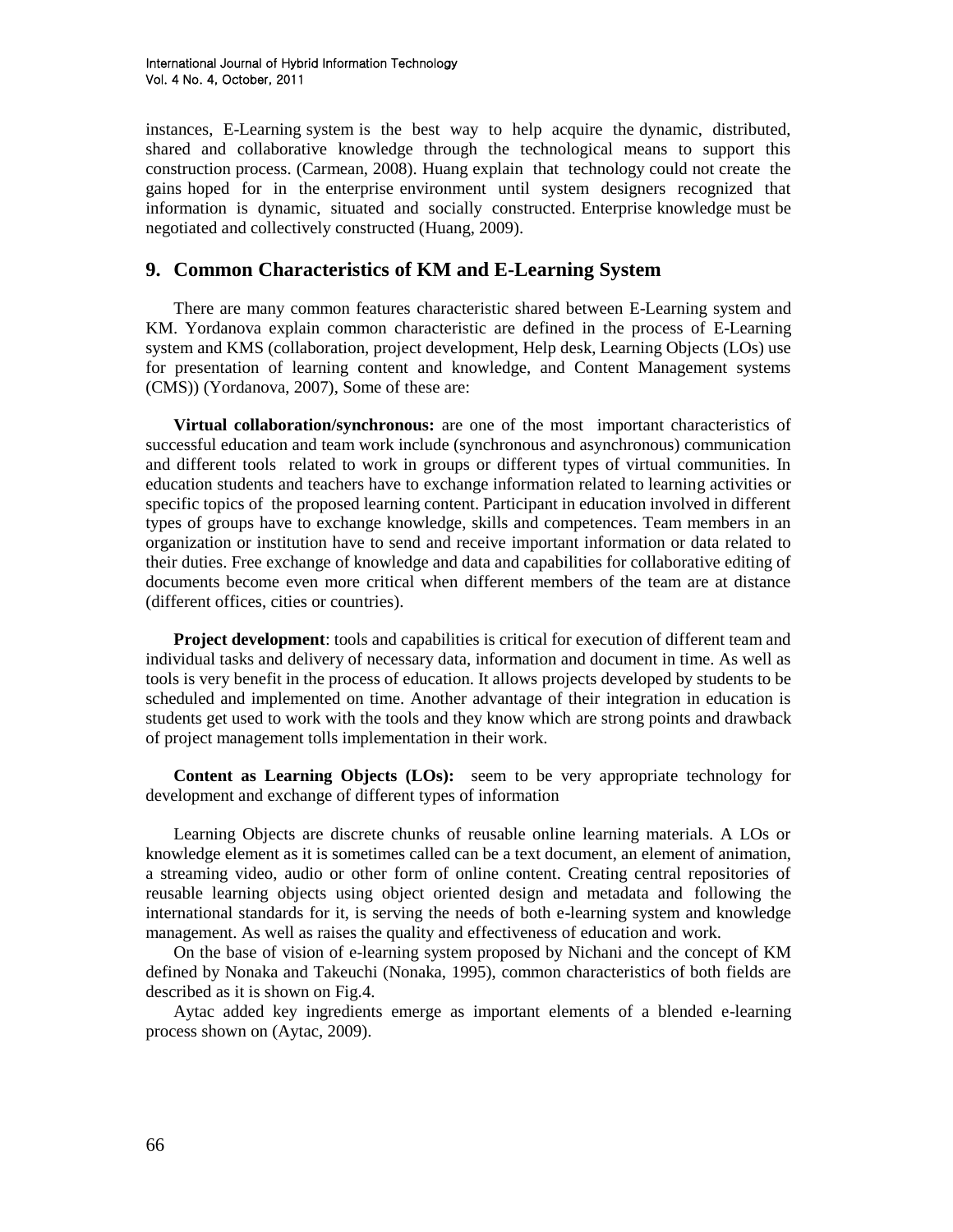

### **Figure 4: E-Learning system and KMS common features in context of explicit and tacit knowledge exchange**

Assessment: A measure of learners' knowledge. Pre-assessments can come before live or self-paced events, to determine prior knowledge, and post-assessments can occur following live or self-paced learning events, to measure learning transfer.

**Performance Support Materials**: On-the-job reference materials that enhance learning retention and transfer, including PDA downloads, and printable references, summaries, and job aids.

**Live Events:** Synchronous, instructor-led learning events in which all learners participate at the same time, such as in a live "virtual classroom."

**Self-Paced Learning:** Learning experiences that the learner completes individually, at his own speed and on his own time, such as interactive, Internet-based or CD-ROM training.

### **10. Relationship between KM and LCMS**

Learning Content Management System (LCMS) definition provided by Nichani common features of both fields are defined. There is a strong relation among (KMS), Content Management System (CMS), and Learning Management System (LMS). On the other hand these systems are environments where Virtual Communities (VC) as learners or team members communicate and collaborate. They use tools and functionalities of the systems to exchange ideas, skills, knowledge and competences and receive learning resources and other helpful services and tools. The virtual communities needs of knowledge and learning content exchange foster development of enhanced features of the systems and new technologies integrated in systems allow new types of communication and collaboration in the communities.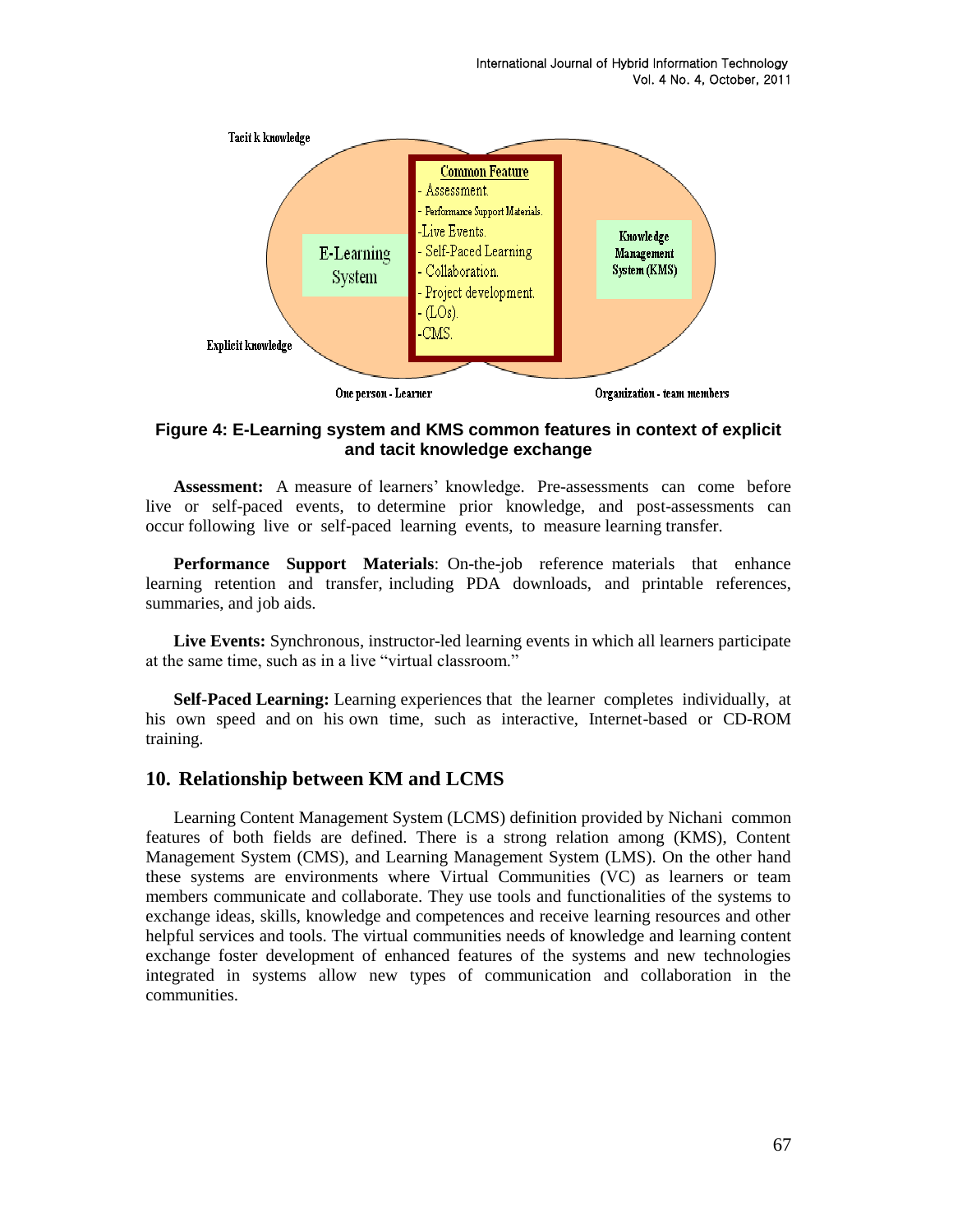International Journal of Hybrid Information Technology Vol. 4 No. 4, October, 2011



**Figure 5: Relationship between LMS, CMS, KMS and VC**

This way changed in systems and virtual communities are connected and influence each other. the Basic characteristics of virtual communities proposed by Wesley (Wesley, 2003) and described in (Antonova, 2006) can be defined as a compelling, clear business value proposition, a dedicated skilled leader, a coherent, comprehensive knowledge map for the core content, an outlined, easy-to-follow knowledge sharing process, an appropriate technology medium that facilitates knowledge exchange, retrieval and collaboration, communication and training plans for those outside of the virtual communities, an updated, dynamic roster of virtual communities members, several key metrics of success to show business results, a recognition plan for participants, and an agenda of topics to cover for the first months of existence. Described common feature are critical for satisfying needs of virtual communities VC and they are strongly related to their implementation in knowledge exchange processes and educational (Fig.5) (Yordanova, 2007).

### **11.Conclusion and Future Work**

This paper has illustrated how e-Learning system and e-learning system can be used to enhance knowledge management in an organization and provide the benefits of both. First, a model was presented for the integration of e-Learning system and knowledge management. The model was then applied to some real world scenarios to illustrate the benefits of this integration. Common characteristics of KM and e-learning system are defined on the base of conducted review. At the end of the paper relationship among different types of systems like KMS, CMS and LMS and organizational teams and learners as virtual communities is presented.

In the Future, research efforts will be dedicated on exploration of how both fields elearning system and KM influence each other and how changes in one field can foster changes in the other one and how this process improve overall performance of the e-learning and KM processes.

Can be used some clustering technologies such as ontology to enhance the accuracy for classification of knowledge. The correct knowledge as learners look for answers through discussion it's important to provide.

#### **References**

[1] Aytac. T," The influence of blending model on developing Leadership Skills of School Administrator" conference, - Applied Computing, special Issue on ICIT 2009.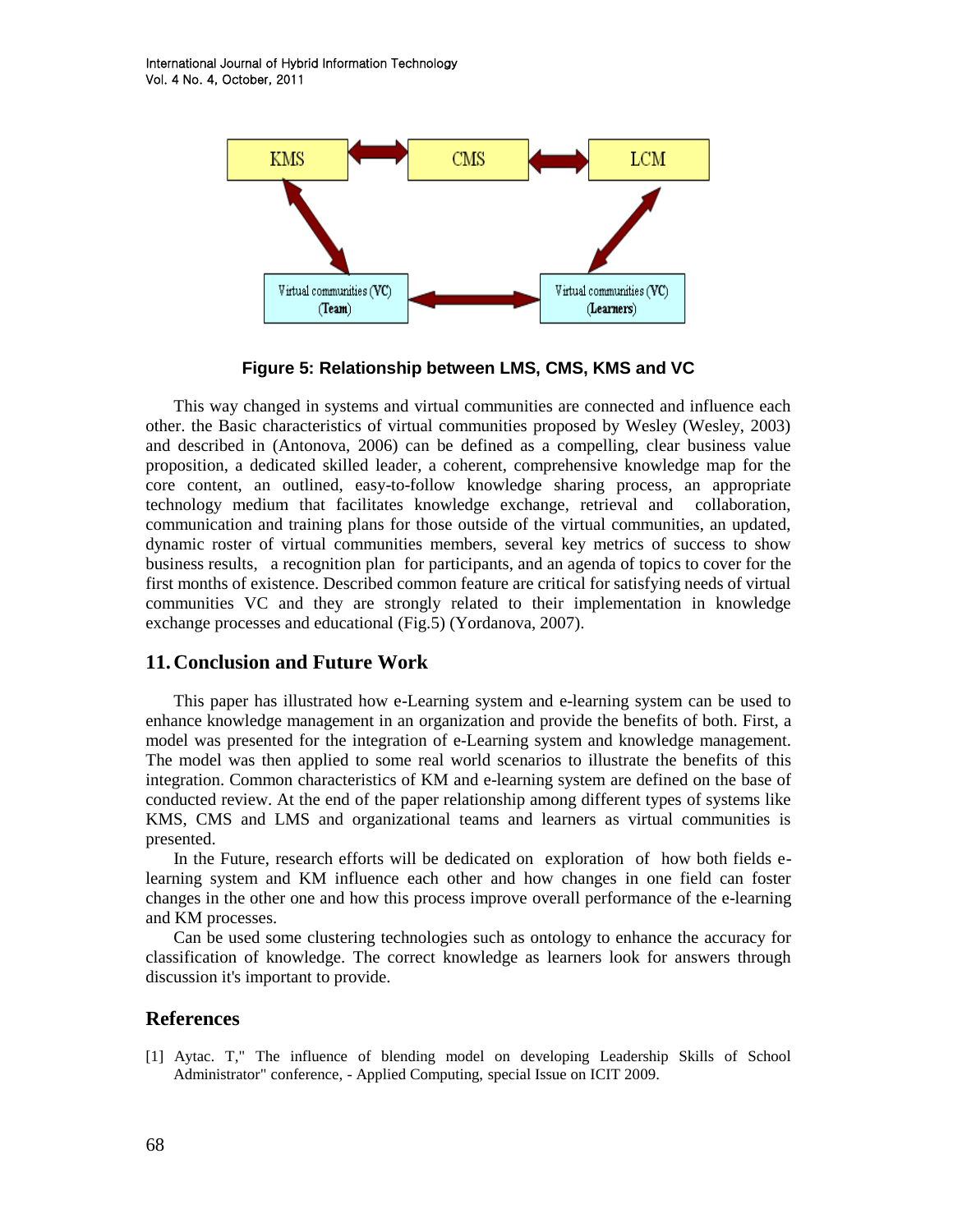- [2] Allee, V. "e-Learning is Not Knowledge Management", http://www.linezine.com/2.1/features/vaenkm.htm, 2000.
- [3] Abdullah. R, Selamat. M. H, Jaafar. A, Abdullah. S, & Sura. S," An Empirical Study of Knowledge Management System Implementation in Public Higher Learning Institution", IJCSNS International Journal of Computer Science and Network Security, VOL.8 No.1, January 2008.
- [4] Adams. J, Blenkharn. A, Briggs. G, et. al,"Report to the Learning, Teaching and Assessment Committee of the Blended Learning Task and Finish Group Faculty of Health and Human Sciences, March, 2006.
- [5] Banadosa, Emerita. Blended-learning Pedagogical Model for Teaching and Learning EFL Successfully Through an Online Interactive Multimedia Environment, CALICO Journal, Vol. 23, No. 3, p-p 533-550, (2006).
- [6] Bonk, C. J. & Graham, C. R. (Eds.). "Future Directions of Blended Learning In Higher Education and Workplace Learning Settings" Handbook of blended learning: Global Perspectives, local designs. San Francisco, CA: Pfeiffer Publishing. (2004).
- [7] Civi, E. (2000). Knowledge Management as A Competitive Asset: A Review. Marketing Intelligence & Planning. 18(4). pp: 166-174.
- [8] Draffan E. A. & Rainger. P, "A model for the identification of challenges to blended learning", SSN 0968-7769, 2006.
- [9] Davenport, T.H. and Prusak, L,"Information Ecology: Mastering the Information and Knowledge Environment", Oxford University Press: New York, (1997),
- [10]Drucker, P. F, "The age of social transformation", The Atlantic Monthly, 274(5), 53–80, (1994).
- [11]Denning. S, "The Springboard: How Storytelling Ignites Action In Knowledge-Era Organizations", Boston, Butterworth Heinemann, 2000.
- [12]Downes, S."E-learning 2.0. ACM e-Learn Magazine, from, 2005. http://elearnmag.org/subpage.cfm?section=articles&article=29-1.
- [13]Huang, Kuo-Ying, "E-Learning 2.0 for Knowledge Management in Enterprises", Ninth Annual IBER & TLC Conference Proceedings 2009.
- [14]Hafeez, Khalid and Alghatas, Fathalla,"Knowledge Management in a Virtual Community of Practice using Discourse Analysis", Electronic Journal of Knowledge Management Volume 5 Issue 1 2007 (29 - 42).
- [15]Mihalca.R,, Uta. A," Knowledge Management in E-Learning Systems", Revista Informatica Economică nr.2(46)/2008.
- [16]Powell, T. C., & Dent-Micallef, A. Information technology as competitive advantage: The role of human, business, and technology resources. Strategic Management Journal, 1997. 18(5), 375–405.
- [17]Rowley. J, "From Learning Organization to Knowledge Entrepreneur", Journal of Knowledge Management, Vol. 4, No. 1, pp 7-14, 2000.
- [18]Nichani, M., LCMS = LMS + CMS [RLOs]. www.elearningpost.com/articles/ archives/lcms\_lms\_cms\_rlos/.
- [19]Nonaka, I., Takeuchi, H., The knowldge-creating company: How Japanese companies create the dynamics of innovation, New york, Oxford university press, 1995.
- [20]O'Reilly, T. What is Web 2.0: Design patterns and business models for the next generation of software. O"REILLY, from, 2005. http://www.oreillynet.com/pub/a/oreilly/tim/news/2005 /09/30/what-is-web-20.html
- [21]Ravet. S, "eLearning and Knowledge Management", The Newsletter of the PROMETEUS Network N20, pp 2-6, July-August 2002. Available at http://prometeus.org/news/PROMETEUS\_Newsletter20.pdf.
- [22]Rhoads. E,"Knowlede Management and e-learning are two sides of the same coin", Co-Chair, Federal KM Working Group, work experience in Chicago, 2002.
- [23]Rusli. A, Shamsul. S, Alias R & Selamat . M," Collaborative Knowledge Management System for Learning Organizations". Journal of Information & Knowledge Management, 4(4). pp: 1 -9. (2005).
- [24]Sammour. G, Schreurs. J, Abdullah Y.Zoubi, Vanhoof. Koen," Knowledge Management and e-Learning in Professional Development", Hasselt University, Diepenbeek, Belgium, 2004. George.sammour@uhasselt.be.